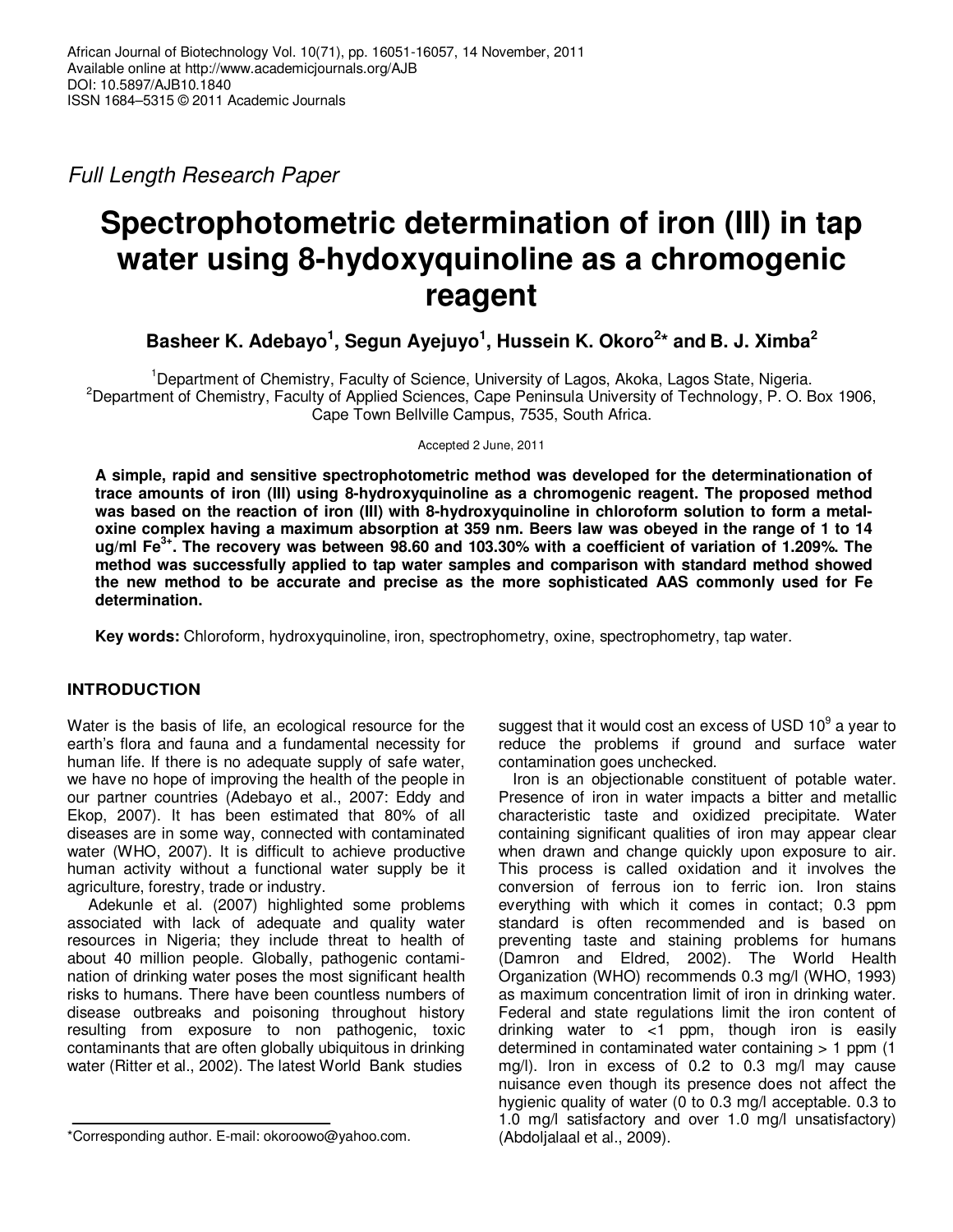Iron is commonly present in surface and drinking water. This occurs from dissolution processes of ironstones in nature and partially from the corrosion processes in pipes (Pitter, 1990). Industrial wastewater is also a significant source of iron. The iron concentration in water can vary over several orders of magnitude from tens of µg/l (sea water) to tens of mg/l (source). The concentration of iron in most ground and surface water is not very impor-tant from the hygienic point of view; its content influences, however the organoleptic properties of drinking water, mainly the color, taste and turbidity. Iron concentration thus becomes a parameter for the quality of drinking water. However, wastewater also has concentration limits, but their limit varies for various industrial branches. From the literature, maximum limits are set between 5 and 10 mg/l (Pavael et al., 1997).

The iron content of water can cause technical faults rather than sanitary problems; iron concen-tration of just 0.5 mg/l can lead to turbidity of water. Small amounts of Fe (II) can cause iron bacteria growth leading to the clogging of pipes and an offensive odour of water. Several analytical methods have been used for the determination of iron in water. They include HPLC methods (Nagosa et al., 1991; Yi et al., 1992), which are based on the separation of various complexes of iron and other cations offering the possibility of multielement analysis. Necessity of sample pre-treatment such as SPE or solvent extraction is the demerit of these methods.

Various spectrophotometric procedures have also been employed; some of them are combined with flow injection analysis (Pavel et al., 1997). Atomic absorption spectrometry and inductively coupled with plasma spectrometry have also been applied for the determination of iron in water and other cations (Abollino et al., 1995). Iron has been separated by capillary isotachophoresis as an EDTA complex for the simultaneous determination of EDTA-Fe (III) and free EDTA not in water but in wash liquids used for the desulfurization of gases. EDTA-Fe (III) complex has also been used for the determination of EDTA in manganese (Ito et al., 1980). However, an intensely colored complex must be formed to detect the presence of these low levels of iron spectrophotometrically. Usually, when trace quantities of an analyte are being measured, cleanliness of equipment, glassware etc. is essen-tial to prevent positive determinate errors due to laboratory contamination (Skoog et al., 2010). Furthermore, in analytical chemistry, special attention is given to development of methods simultaneously combining preconcentration and determination. A promising technique therefore, is the use of ready analytical methods (Gavrilenco and Markova, 2008).

Methods are continually being developed to improve the selectivity, sensitivity and specificity of an analyte. It is equally important to consider new methods in terms of cost, convenience and the number of sample throughout. The precision and accuracy of methods are also critical factors in any analysis. Spectrophotometric methods for

the determination of elements are based on the absorption of visible and near ultraviolet radiation. Visible spectrophotometry was often called colometry and such definitions as colorimetric photometric or absorptometric methods are sometimes used in the literature, as equivalent to the terms spectrophotometric method (Sandwell, 1985). The basis of spectrophotometric methods is the simple relationship between the absorption of radiation by the solution and the concentration of species in the solution. In order to determine a species or analyte in the solution spectrophotometrically, it is usually converted into a colored complex. The colour of the analyte or itself is utilized much less often (Sandwell, 1985).

When the determinant is not coloured, or forms no coloured compound, indirect spectrophotometric method may be used for its determination or ultraviolet spectrophotometry may sometimes be used. Spectrophotometric methods are remarkable for their versatility, sensitivity and precision. Almost all are direct and can be used for all the elements except for the noble gases. A very extensive range of concentration may be covered from macro quantities to trace  $(10^{-8} \text{ to } 10^{-6})$ %). Spectrophotometric methods are among the most precise instrumental methods of analysis (Edisbury, 1990). This study was aimed at determining iron in tap water collected from University of Lagos and some selected locations in Lagos metropolis, Lagos Nigeria using the proposed spectrometric method.

## **MATERIALS AND METHODS**

Chemicals and apparatus used were 8-hydroxquinoline (oxine), sulphuric acid, chloroform, distilled water, ferric ammonium sulphate, analytical grade aluminum sulphate, separating funnel, beaker, test tubes, pipettes, volumetric flasks, measuring cylinder and UV spectrophotometer (spectronic 20D+).

## **Preparation of stock solutions**

8.635 g of ferric ammonium sulphate was weighed and dissolved in distilled water containing 3 ml of concentrated  $H<sub>2</sub>SO<sub>4</sub>$ , the solution was diluted to 1 L in standard flask. Working solutions were obtained by suitable dilution of the stock solution with dilute sulphuric acid (0.005 M).

1.0 g of oxine was accurately weighed and dissolved in 100 ml acidified water with pH 1 to 2. 1.0 g of 8-hydroxquinoline was weighed and dissolved in chloroform in a 100 ml volumetric flask and made up to the mark with chloroform. The flask was covered immediately to avoid evaporation.

#### **Determination of absorption maxima for metal-oxine complex**

A solution containing 10 ppm of iron standard was placed in a separating funnel, 10 ml of oxine-chloroform was added and the content was properly shaken for 3 to 5 min. The aqueous layer was allowed to separate by a clear partition between the 1 upper layer (the aqueous layer) and the denser chloroform oxine-metal complex layer. The oxine-metal complex was separated into a test tube and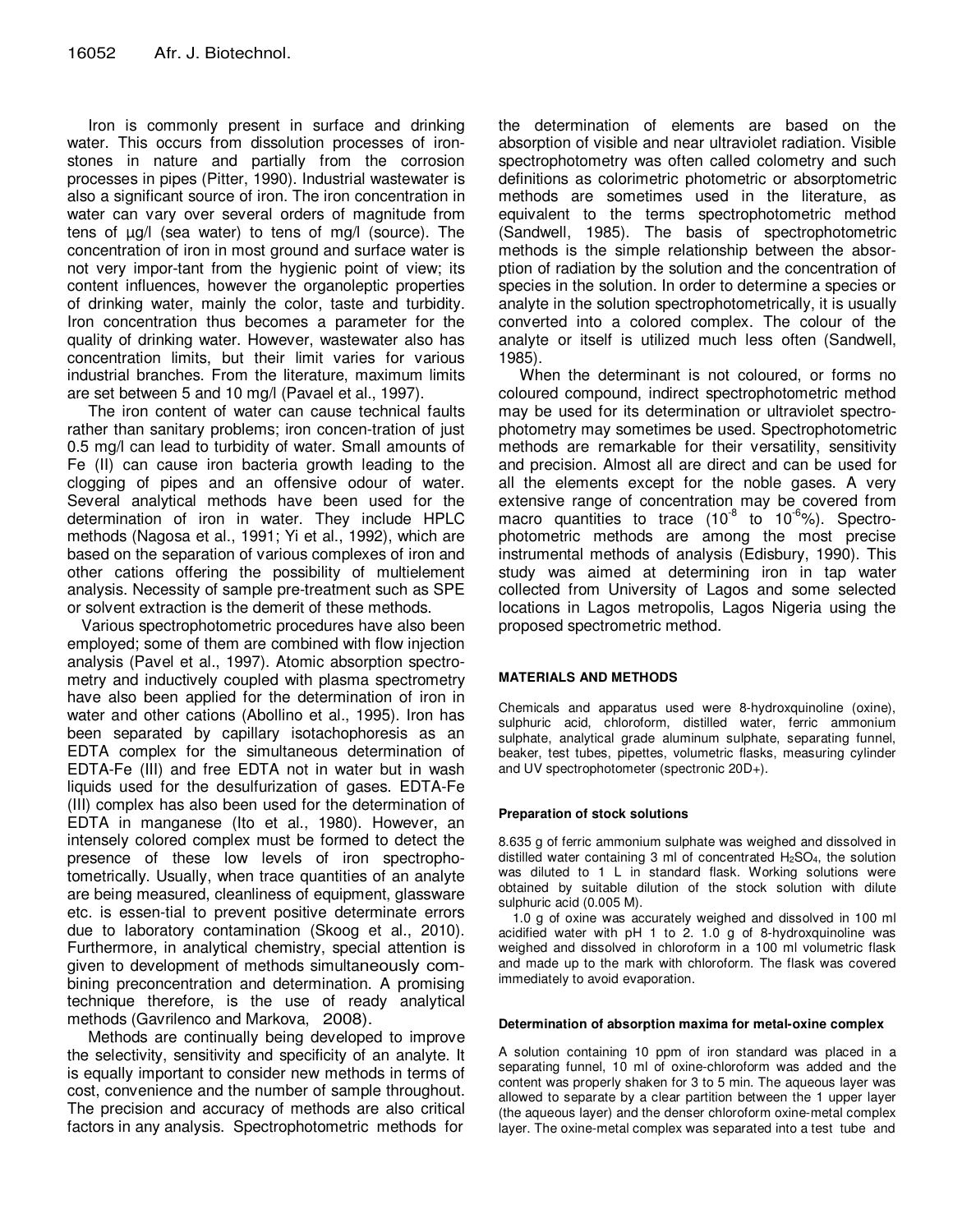

**Figure 1.** Absorption maxima for iron-oxine complex.

covered immediately. A blank was prepared by adding 10 ml of distilled water to 10 ml of chloroform in a separating funnel. The 2 layers were properly shaken for 3 to 5 min and then separated into test tubes. The absorbance of the 10 ppm oxine-metal complex was scanned at various wavelengths in order to establish the maximum absorbance  $(A<sub>max</sub>)$ .

#### **Standard solution preparation**

The stock solution was diluted serially by 0.005 M sulphuric acid. To each of the standard solutions (1 to 10 ppm), 10 ml of chloroform oxine reagent was used for the extraction of the metal oxine complex and their absorbances were recorded. Oxine was prepared in deionised water by weighing and 100 g oxine was accurately weighed and dissolved in 100 ml acidified water (pH 1 to 2).

## **Preparation of calibration curve**

Series of iron (III) standard solution were prepared from 1 to 14 ppm. To 10 ml of the solution containing each of the standards, about 0.5 ml of the oxine solution was added. Their corresponding absorbance was measured.

#### **Interference studies**

#### **Using oxine chloroform reagent and acidified water solution**

To a solution containing l0 ppm of iron (lll) standard, l0 µg/ml of Al (III) was added; the solution was made up to 10 ml. The extraction was carried out the same way as described earlier. For acidified water solution, a solution containing 10 ppm of iron (III) standard, 10  $\mu$ g/ml of A1<sup>3+</sup> was added, and the solution was made up to 10 ml in a volumetric flask. 0.5 ml of acidified oxine reagent was added to form a greenish color metal oxine complex.

#### **Determination of iron (III) in water samples**

To 10 ml each of the water samples, a drop of sulphuric acid was added. It was later treated the same as the standard. Levels of iron were also assessed in the water sample using atomic absorption technique for comparison.

#### **Recovery and stability studies of the proposed method**

To 10 ml aliquot of the water sample, 3 ppm of Fe (III) standard solution was added. The extraction procedure was carried out as described earlier. The absorbance was measured. The standard concentrations were studied for about 72 h by continually monitoring the absorbance. The absorbance of the standard concentration was recorded against time.

## **Standard addition recovery studies on 10 ppm**

To 10 ml of the water samples, 10 ppm of Fe (III) standard was added. The procedure to develop the color was as described earlier.

$$
\% \text{ Recovery} = \frac{\text{Amount covered}}{\text{Spiked amount}} \times \frac{100}{1}
$$

# **RESULTS AND DISCUSSION**

Preliminary studies had shown that oxine could react with iron III to form a colored complex that could be monitored and developed into a simple spectrophotometric method for the determination of Fe in samples. Efforts were therefore made to optimize the reaction conditions. The spectrum of the complex has a maximum absorption at 359 nm (Figure 1) and this Amax was used in subsequent experiments.

## **Preparation of calibration curve**

As shown in Figures 2 and 3, the calibration curves were rectilinear up to 10 ppm on investigation using oxine chloroform reagent and up to 14 ppm using acidified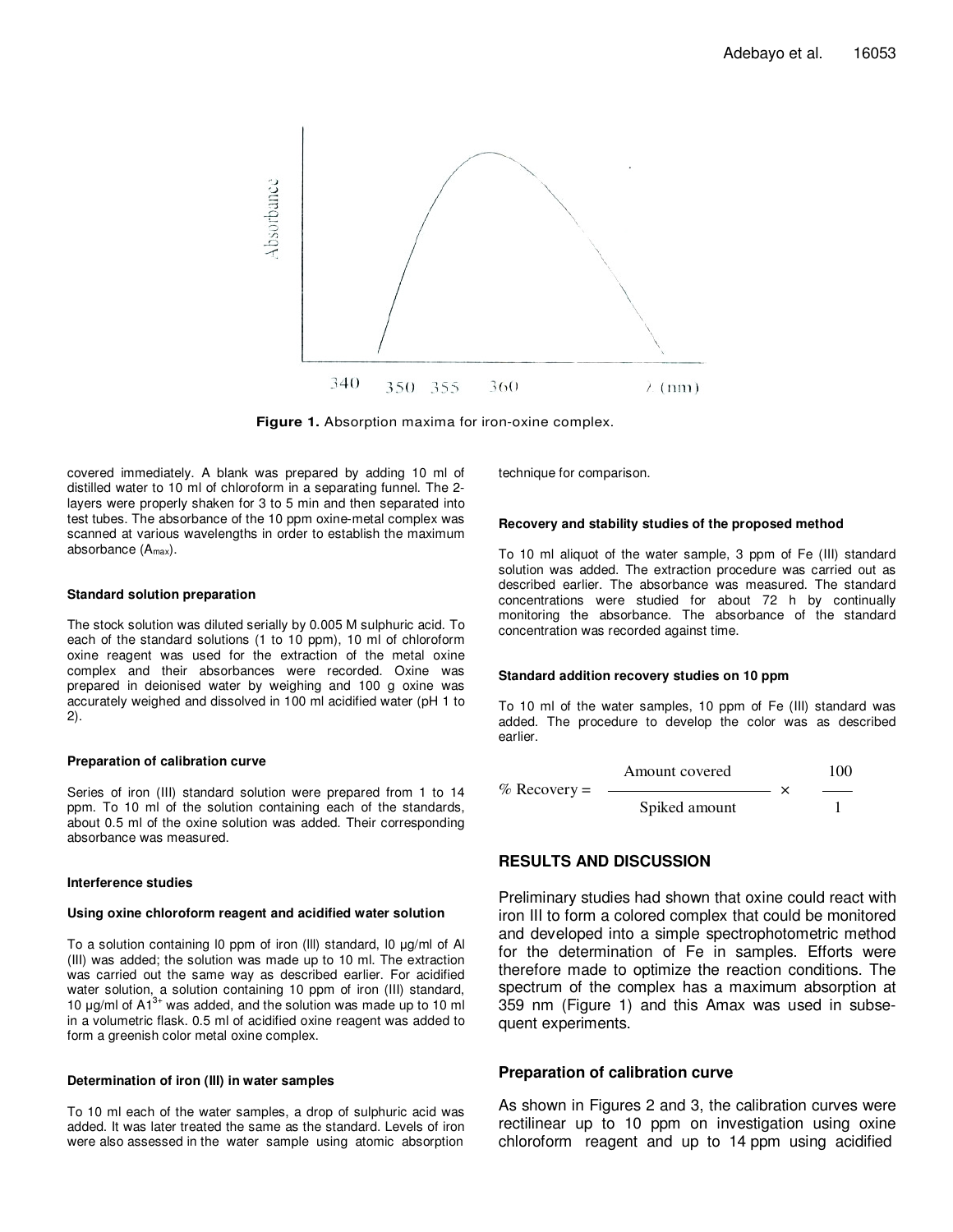

Figure 2. Calibration curve using oxine chloroform solution.



**Figure 3.** Calibration curve using oxine acidified reagent.

oxine as reagent.

As presented in Table 1, the mean values for iron in the samples were similar with the results involving the more expensive AAS determination.

# **Reproducibility of oxine method**

With the coefficient of variation of 1.209%, the reproducibility of the proposed method for iron determination is good (Table 2).

# **Recovery studies**

The results of recovery of spiked amounts of iron III in

water samples are shown in Table 3. As indicated in Table 3, the method gave very good recovery and the determination of iron (III) using the proposed method would be quantitative.

# **Interference studies performed using oxine chloroform reagent**

The result of interference studies using oxine chloroform reagent is presented in Table 4.

## **Interference studies using oxine acidified reagent**

Aluminum is noted for its reaction with oxine and its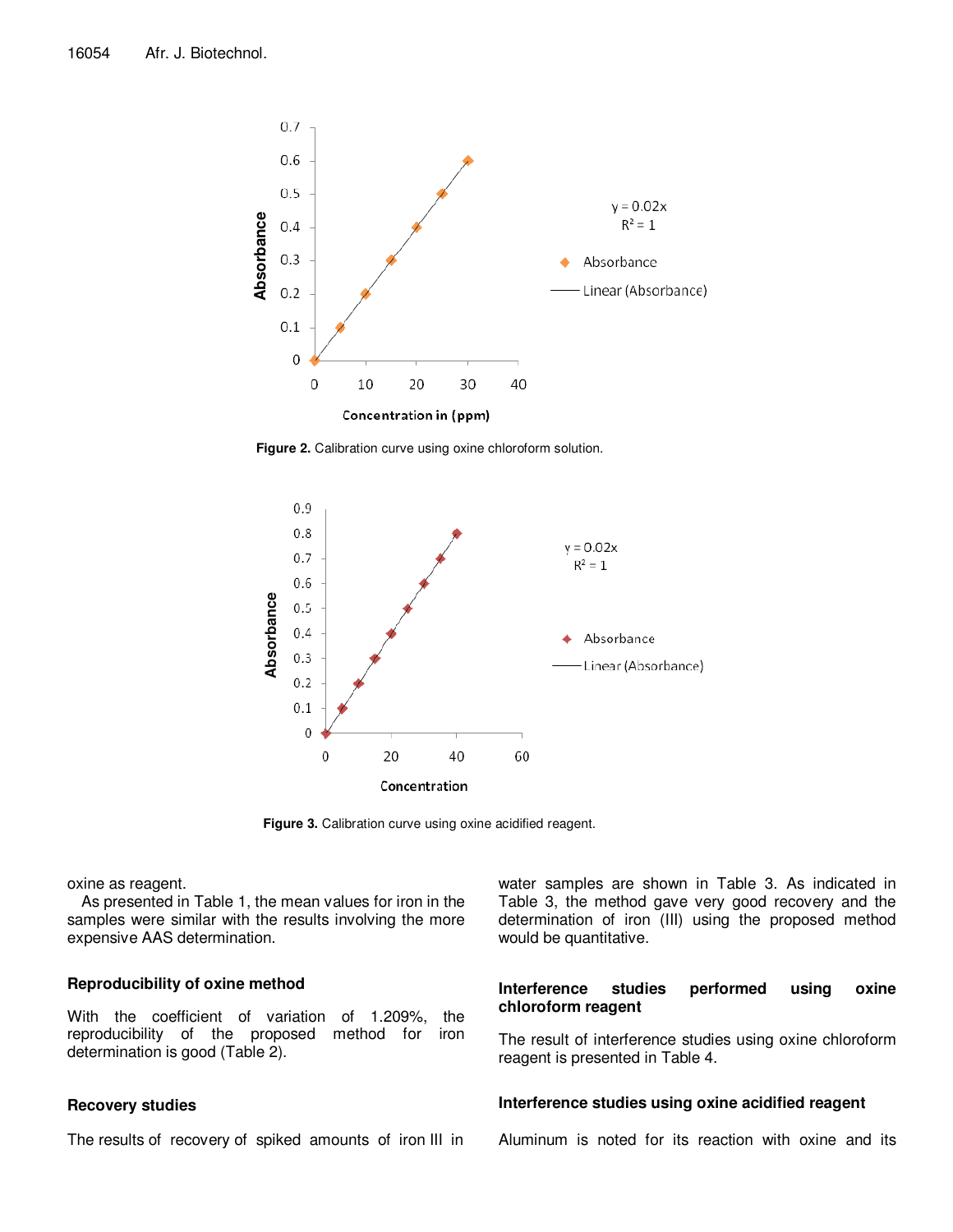| Sample         | <b>Proposed method</b> | AAS  |  |
|----------------|------------------------|------|--|
| W1             | 1.02                   | 1.04 |  |
| W <sub>2</sub> | 1.50                   | 1.52 |  |
| WЗ             | 1.04                   | 1.07 |  |
| W4             | 1.96                   | 1.20 |  |
| W5             | 2.54                   | 2.55 |  |

**Table 1.** Comparison of proposed method result with AAS (ppm).

**Table 2.** Result of reproducibility of oxine methods.

| Sample | Absorbance |
|--------|------------|
| 1      | 0.480      |
| 2      | 0.474      |
| 3      | 0.470      |
| 4      | 0.479      |
| 5      | 0.480      |
| 6      | 0.478      |
| 7      | 0.476      |

Mean value: 3.321; standard deviation: 0.006; coefficient of variation: 1.209%.

**Table 3.** Recovery studies of spiked Iron (III) from proposed quantitative method.

| Sample | Amount added (µg/ml) | Amount recovered (µg/ml) | Percent recovery (%) |
|--------|----------------------|--------------------------|----------------------|
|        | 3.00                 | 3.10                     | 103.33               |
| 2      | 3.00                 | 3.00                     | 100.00%              |
| 3      | 10.00                | 10.05                    | 100.50               |
| 4      | 10.00                | 9.85                     | 98.50                |

**Table 4.** Results of interference studies.

| Sample                                              | Absorbance |
|-----------------------------------------------------|------------|
| 10 ppm Fe (standard)                                | 0.562      |
| 10 ppm $Al^{3+}$ + 10 ppm Fe <sup>3+</sup> standard | 0.560      |

**Table 5.** Results of interference studies using oxine acidified reagent.

| Sample                       | Absorbance |
|------------------------------|------------|
| 10 ppm Fe III (standard)     | 0.565      |
| 10 ppm Fe + 10 ppm $Al^{3+}$ | 0.567      |

possible interference effect on the proposed method was studied. As shown in Table 5, Al did not interfere in the analysis under the optimized conditions.

# **The stability studies of the proposed method**

The absorbance remained almost constant for the 72 h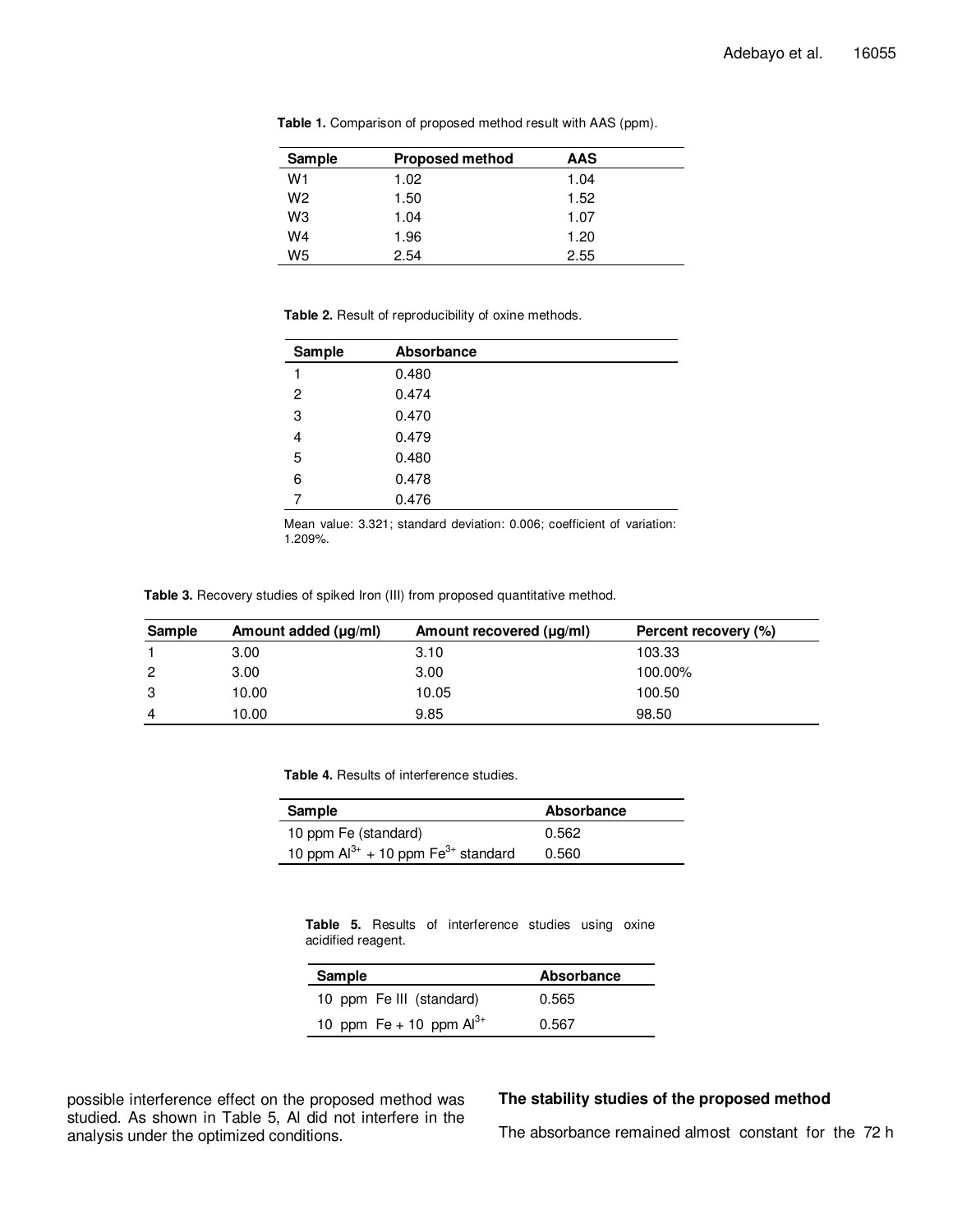

Table 6. Results of the stability studies of the proposed method.

**Figure 4.** The stability curve of the proposed method.

study period as shown in Table 6 and Figure 4, respectively. This is an indication of the stability of the technique being proposed. Accurate measurement of iron within a reasonable time without any loss or fear of any side reaction can therefore be ensured. At the recommended pH (2 to 3), Al did not interfere with the determination of Fe (III) using both the oxine-chloroform and oxine-acidified water reagent solutions. The results of stability studies for oxine acidified water showed that the absorbance was stable for about 72 h; oxine-chloroform reagent showed a slight variation in absorbance and could not be maintained for more than 72 h, probably due to the evaporation of chloroform used as the solvent. For good accuracy and precision, it is suggested that the measurement should be made within 72 h. The pH for the metal oxine acidified water was equally found to be relatively stable for 72 h.

## **Conclusion**

A simple and precise method for the determination of iron (III) using 8-hydroxyquinoline as a chromogenic reagent was established. Beer's law was obeyed over a reasonable large range of concentration. The approach of dissolving oxine in acidified water did not involve any extraction and the complex formed was found to be very stable for 72 h. The pH of the method was found to be relatively stable. The proposed method is relatively cheap because the reagent and distilled water are readily

available and affordable. The work has increased the array of methods that are available for the determination of iron in water. The proposed method gave similar results when compared with other established and commonly used methods. It does not involve any laborious procedure. It can be accomplished within a very short period, thereby allowing the handling of large number of samples.

#### **REFERENCES**

- Abdoljalaal M, Abdul-Jabbar N, Mustafa S (2009). Alteration of iron Level in drinking water by aeration in Gonbad Kavos (North East of Iran). Am. J. Biochem. Biotechnl. 5(2): 94-97.
- Abollino O, Aceto M, Sacchero G, Saarzanni C, Mentasti E (1995). Analytical chim Acta, 305: 200-206 In: Pavel Blatny, Frantisek Kvansuiclka, Erust Kendler. 1997. Trace determination of iron in Water at the µg/l level by on-line coupling isotachophoresis and capillary zone electrophoresis with UV detection of the EDTA-Fe (III) complex. J. Chrom. A. 757: 2979-2302.
- Adebayo OT, Balogun AM, Olubiyi OA (2007). Chemical Analysis of some Industrial effluents that discharge into Lagos lagoon, Nigeria. Res. J. Environ. Sci. 1(4): 196-199.
- Adekunle IM, Adetunji MT, Gbadebo AM, Banjoko OB (2007). quality in a typical rural settlement in southeast Nigeria. International J. Environ. Res. Public Health, 4(4): 307-318.
- Damron BL, Eldred AR (2002). Tolerance of white leghorn hens to iron in drinking Water. J. Appl. Poult. Res. 11: 406 -409. http: // japr. Fass.org/ cgi Content/ abstract / 11 / 4/ 406.
- Edisbury JR (1990). Practical limits on Absorption Spectrometry, Hilger, London, pp.115-117.
- Eddy NO, Ekop AS (2007). Assessment of the quality of water treated